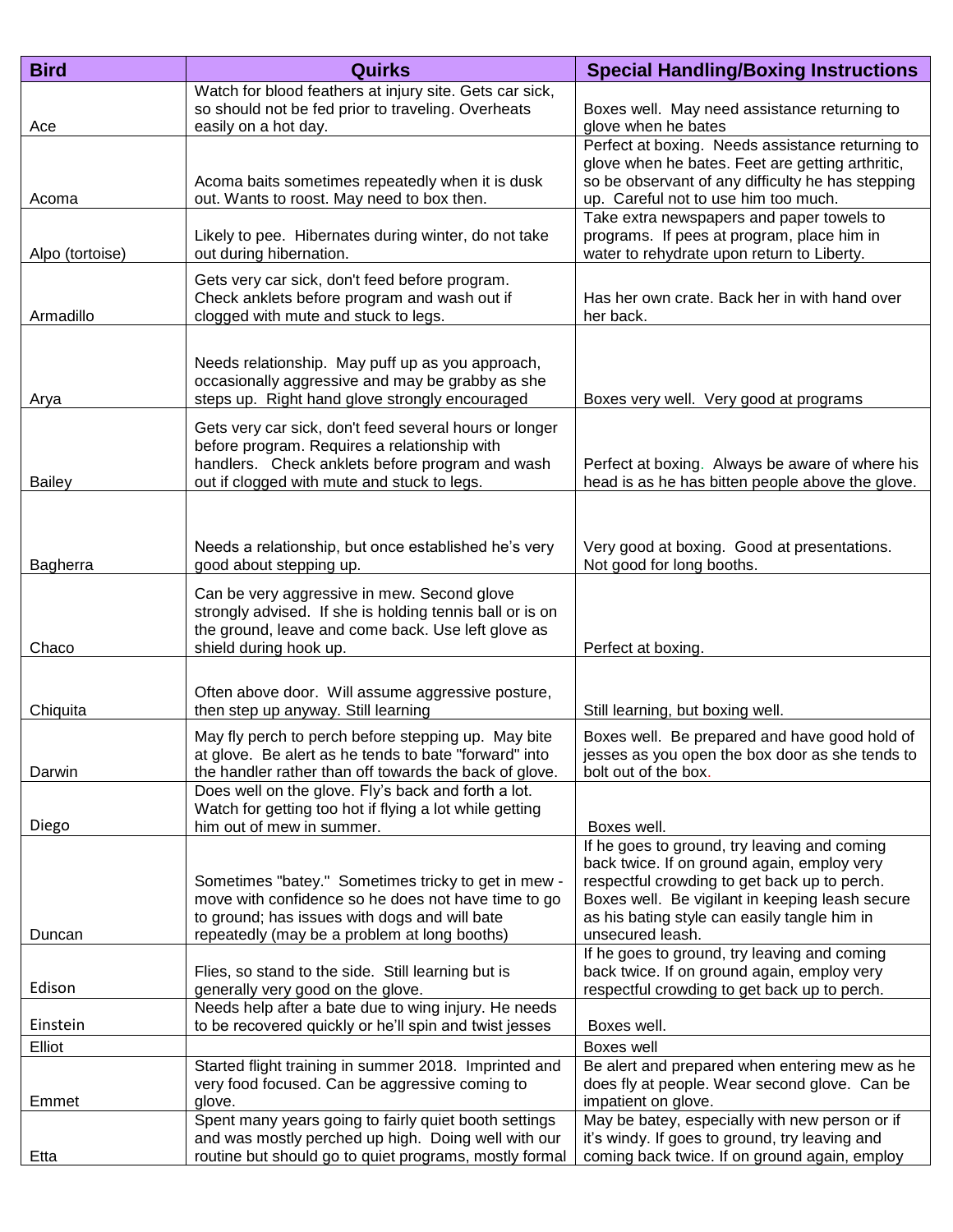|                    | presentations. Seems to require relationship, may<br>need additional practice to sign-off                                                                                                                                                                                                                                                                                                                                 | very respectful crowding to get back up to perch<br>Front loads into box.                                                                                                                                                   |
|--------------------|---------------------------------------------------------------------------------------------------------------------------------------------------------------------------------------------------------------------------------------------------------------------------------------------------------------------------------------------------------------------------------------------------------------------------|-----------------------------------------------------------------------------------------------------------------------------------------------------------------------------------------------------------------------------|
| Frida              | Head injury left her with one eye. Continued atrophy<br>and neurological damage has left her with a very tilted<br>head.                                                                                                                                                                                                                                                                                                  | Does pretty well on glove but can get batey. Use<br>for on-site programs only.                                                                                                                                              |
|                    | Likely to pee. Hibernates during winter, do not take                                                                                                                                                                                                                                                                                                                                                                      | Keep close eye on him as he's a runner. Take<br>extra newspapers and paper towels to programs;<br>If pees at program, place him in water to                                                                                 |
| Grandpa (tortoise) | out during hibernation.                                                                                                                                                                                                                                                                                                                                                                                                   | rehydrate upon return to Liberty.                                                                                                                                                                                           |
| Hedwig             | Sometimes challenging in mew. If she flies perch to<br>perch, be careful and persistent, may fly over your<br>head, be alert and stay toward side wall as she flies                                                                                                                                                                                                                                                       | At programs and when boxing, keep right gloved<br>hand away from her - she becomes agitated<br>when she sees the right glove. Boxes well.                                                                                   |
| Henry              | Head is always tilted due to injury. Usually found on<br>platform behind little wall he has for privacy. Will bill<br>clack and puff up a bit but steps up. Does well at<br>night time programs. May snooze on glove at longer<br>programs. Can get back up on glove if he bates, but if<br>he starts to spin he'll need help getting back on glove.<br>Has history of seizures but hasn't had any for several<br>months. | Boxes well, but will turn circles in box so be<br>prepared to untangle/unwind jesses after taking<br>him out of box. Gets vocal during breeding<br>season. If screams loudly he'll need to be<br>boxed.                     |
| Hunny              | New to programs in 2015. Needs relationship. formal<br>presentations for now                                                                                                                                                                                                                                                                                                                                              | If goes to ground, try leaving and coming back<br>twice. If on ground again, employ very respectful<br>crowding to get back up to perch. Boxing well,<br>but be ready for her to "bolt" out of box.                         |
| Ivan               | Can seem uncomfortable in open spaces and with<br>large birds close by, not comfortable at long day time<br>programs. May be more comfy being held closer to<br>your body than we hold most birds                                                                                                                                                                                                                         | If nervous stand with your body between him<br>and offending object. Has his own box. Boxes<br>well. Ivan is allowed to turn around and stand<br>facing out on glove.                                                       |
| Joya               | Do not take to program if shedding. Always take an<br>extra pillow case in cases of defecation. Juanita and<br>Joya, once in a pillow case, can be transported in a<br>plastic Orphan Care container/box instead of bucket<br>for space/packing considerations. Always check the<br>seams of pillow case for tears or weak spots.                                                                                         |                                                                                                                                                                                                                             |
| Lance              | May be very vocal at programs.                                                                                                                                                                                                                                                                                                                                                                                            | If the handler can't handle the vocalizing, don't<br>take him to a booth or take tiring for him to work<br>on. Boxes nicely. Head first.                                                                                    |
| Lexi               | May be aggressive in the mew. Use care.                                                                                                                                                                                                                                                                                                                                                                                   | Boxes well. Backs in.                                                                                                                                                                                                       |
| Maggie             | Has been known to fly at faces. Might bite at right<br>hand when collecting in mew. Doesn't like seeing<br>right hand or glove.                                                                                                                                                                                                                                                                                           | On approach, stay close to walls, don't stand in<br>middle of mew. Use left gloved hand as a shield<br>when getting her from/placing her in travel box.<br>Boxes well. When out with her, keep right hand<br>away from her. |
|                    | Good on glove, but flighty in mew. Move at moderate<br>speed with confidence. Will sit nicely on glove then<br>have moment of exaggerated bating/flailing.<br>Recovers and sits nicely again. Be careful of tail at all                                                                                                                                                                                                   | Okay at boxing, but be ready for him to "bolt" out                                                                                                                                                                          |
| Monk               | times.                                                                                                                                                                                                                                                                                                                                                                                                                    | of box.                                                                                                                                                                                                                     |
| Newton             | Does well on glove. Will react to movement overhead,<br>balloons, etc                                                                                                                                                                                                                                                                                                                                                     | Approach calmly and quietly. Cannot fly so be<br>careful not to startle him off a perch.                                                                                                                                    |
| Pawnee             | Can be challenging in mew. Has been known to fly at<br>faces or grab above glove. Second glove strongly<br>advised, take jesses quickly once he comes to glove.                                                                                                                                                                                                                                                           | Has his own box. Backs in nicely. Try vulture<br>box to avoid his banging around in box.                                                                                                                                    |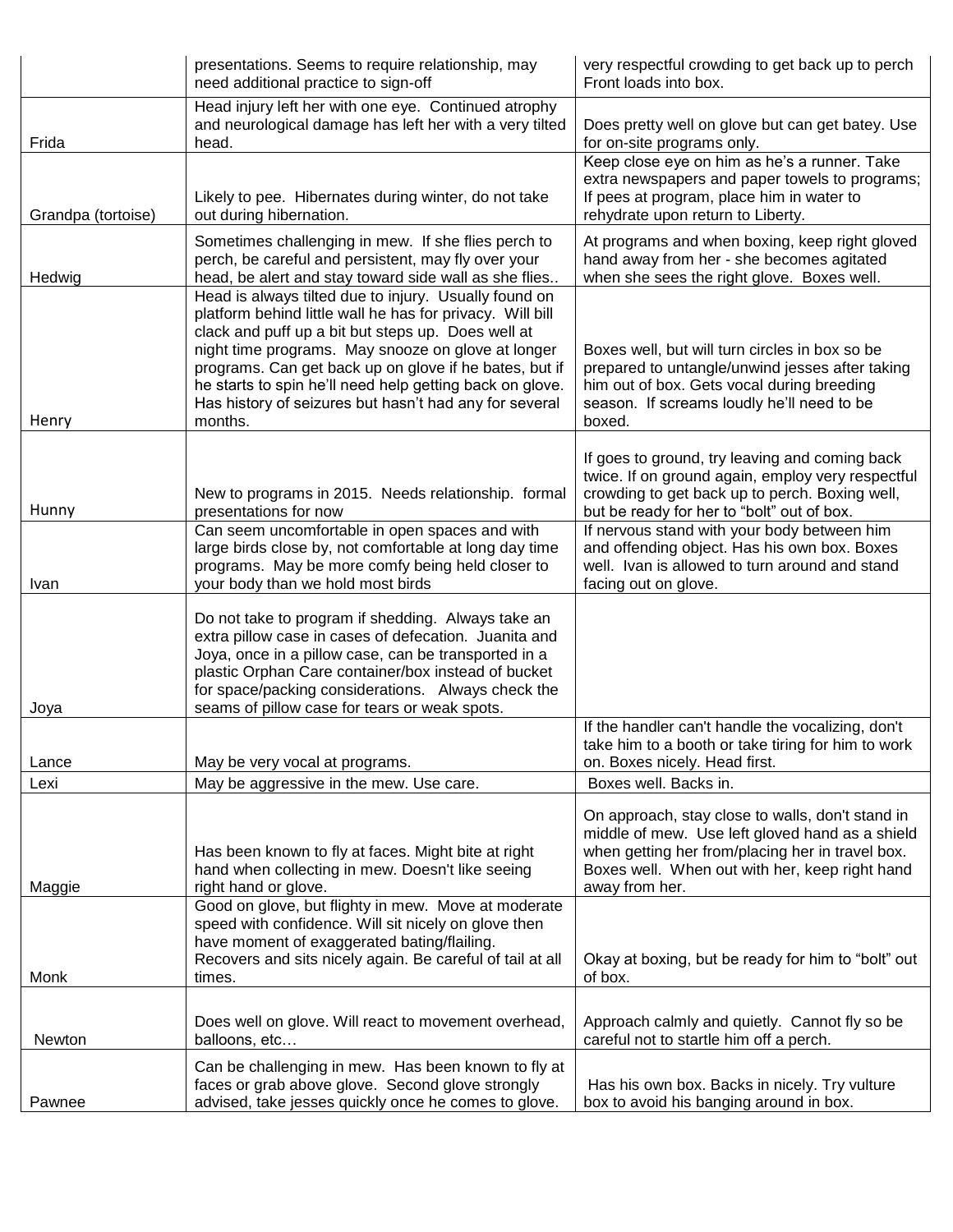| Quanah             | Very likely to vomit when getting him. Gets very car<br>sick, don't feed several hours or longer before<br>program. Practice sessions should be done before<br>fed, i.e. early in the morning hours. Check anklets<br>before program and wash out if clogged with mute<br>and stuck to legs.                                                                                                                                                              | Sticks out a wing. Sometimes you need to stand<br>a minute and let him relax. You may box him<br>sideways, wing first, if he doesn't tuck it in.                                                                                                                                                                                                                                                                             |
|--------------------|-----------------------------------------------------------------------------------------------------------------------------------------------------------------------------------------------------------------------------------------------------------------------------------------------------------------------------------------------------------------------------------------------------------------------------------------------------------|------------------------------------------------------------------------------------------------------------------------------------------------------------------------------------------------------------------------------------------------------------------------------------------------------------------------------------------------------------------------------------------------------------------------------|
|                    |                                                                                                                                                                                                                                                                                                                                                                                                                                                           | Make certain display case has some time of                                                                                                                                                                                                                                                                                                                                                                                   |
| Rex (Gila Monster) | Do not take to program if shedding. Hibernates<br>during the winter, do not take out then.                                                                                                                                                                                                                                                                                                                                                                | fastener/lock to prevent top from being opened<br>at program                                                                                                                                                                                                                                                                                                                                                                 |
| Rio                | Occasional balance issues (on breezy days<br>especially) Be sure to hold your wrist straight to aid<br>his balance. Block any breeze with your body to help<br>him with balance. Needs assistance returning to<br>glove when he bates. Has breathing issue due to<br>closed nares, so he can overheat easily. If bating a lot<br>during hook-up, especially in hot weather, you may<br>need to leave him and use another bird for practice or<br>program. | Boxes perfectly tail first                                                                                                                                                                                                                                                                                                                                                                                                   |
|                    |                                                                                                                                                                                                                                                                                                                                                                                                                                                           | Make certain display case has some time of                                                                                                                                                                                                                                                                                                                                                                                   |
| Rosie              | Do not take to program if shedding. Hibernates<br>during the winter, do not take out then.                                                                                                                                                                                                                                                                                                                                                                | fastener/lock to prevent top from being opened<br>at program                                                                                                                                                                                                                                                                                                                                                                 |
|                    | Can be challenging in mew, may be footy stepping<br>up. May take on aggressive posture while on glove,<br>ignore. If she consistently makes aggressive stance<br>and aggressive moves toward you on the glove,<br>spend more time with her. If she keeps doing it, don't<br>take her to the public - she may not be a bird you can<br>take to programs.<br>Second glove advised. Use left glove as shield<br>during hook up.                              |                                                                                                                                                                                                                                                                                                                                                                                                                              |
| Salsa              | Gets car sick, request that she is not fed before<br>program.                                                                                                                                                                                                                                                                                                                                                                                             | Goes in box well but needs hand over her back.<br>Boxes much better with a guillotine style door.                                                                                                                                                                                                                                                                                                                            |
| Sansa              | Very vocal, animated. Does not like to see your right<br>hand and will be louder and bate more often when<br>right had is near her or moving around in her view.                                                                                                                                                                                                                                                                                          | Can be difficult. Keep right hand away and out of<br>view as much as possible. Use burrowing owl<br>boxshe's a big little girl.                                                                                                                                                                                                                                                                                              |
|                    |                                                                                                                                                                                                                                                                                                                                                                                                                                                           | Boxes nicely. Has to go in Bailey or Chaco's<br>box. She's heavy so take an arm rest or perch if                                                                                                                                                                                                                                                                                                                             |
| Skye<br>Snickers   | Occasional small signs of aggression. Be aware.<br>Will fly perch to perch a few times before stepping up,<br>and may fly at you! Approach from side and don't<br>stand in middle of mew. Be ready if she flies at you.<br>Especially in spring she may puff up, bill clack, and<br>bite at glove, move with confidence but carefully.                                                                                                                    | needed.<br>She used to un-hook herself in box by turning<br>around repeatedly in the box and going to the<br>back of the box, thus shortening the leash and<br>pulling jesses through clasp. The tension on the<br>shortened leash can pull open the box door.<br>This has not happened for a long time, but it is<br>best to place door end of her box against<br>something, i.e. back of another travel box.<br>Boxes well |
|                    | Should still only go to a booth for a couple of hours<br>and not likely to encounter dogs and loud music.<br>Better at night booths. Do not show his back. If asked                                                                                                                                                                                                                                                                                       | Boxes well. Sometimes tries to come right back                                                                                                                                                                                                                                                                                                                                                                               |
| Soren              | - permanent damage from his injury.                                                                                                                                                                                                                                                                                                                                                                                                                       | out.                                                                                                                                                                                                                                                                                                                                                                                                                         |
| Stella             | Very good on glove. Right eye pupil doesn't contract.<br>May fly back and forth a couple times, but does step                                                                                                                                                                                                                                                                                                                                             | Boxes well. Does well at programs.                                                                                                                                                                                                                                                                                                                                                                                           |
| Sundance           | up. Needs to get to know you.                                                                                                                                                                                                                                                                                                                                                                                                                             | Boxes well                                                                                                                                                                                                                                                                                                                                                                                                                   |
| Tucker             | May fly, but often just steps up.<br>Good on glove, but flighty in mew. Move at moderate<br>speed with confidence. Will sit nicely on glove then<br>have moment of exaggerated bating/flailing.<br>Recovers and sits nicely again. Be careful of tail at all                                                                                                                                                                                              | Boxes well<br>Tail gets trashed due to wing injury - wing<br>doesn't protect and he always lands dipped to<br>that side - brushing tail on that side. Okay at                                                                                                                                                                                                                                                                |
| <b>Tukee</b>       | times.                                                                                                                                                                                                                                                                                                                                                                                                                                                    | boxing. Be ready for him to "bolt" out of box.                                                                                                                                                                                                                                                                                                                                                                               |